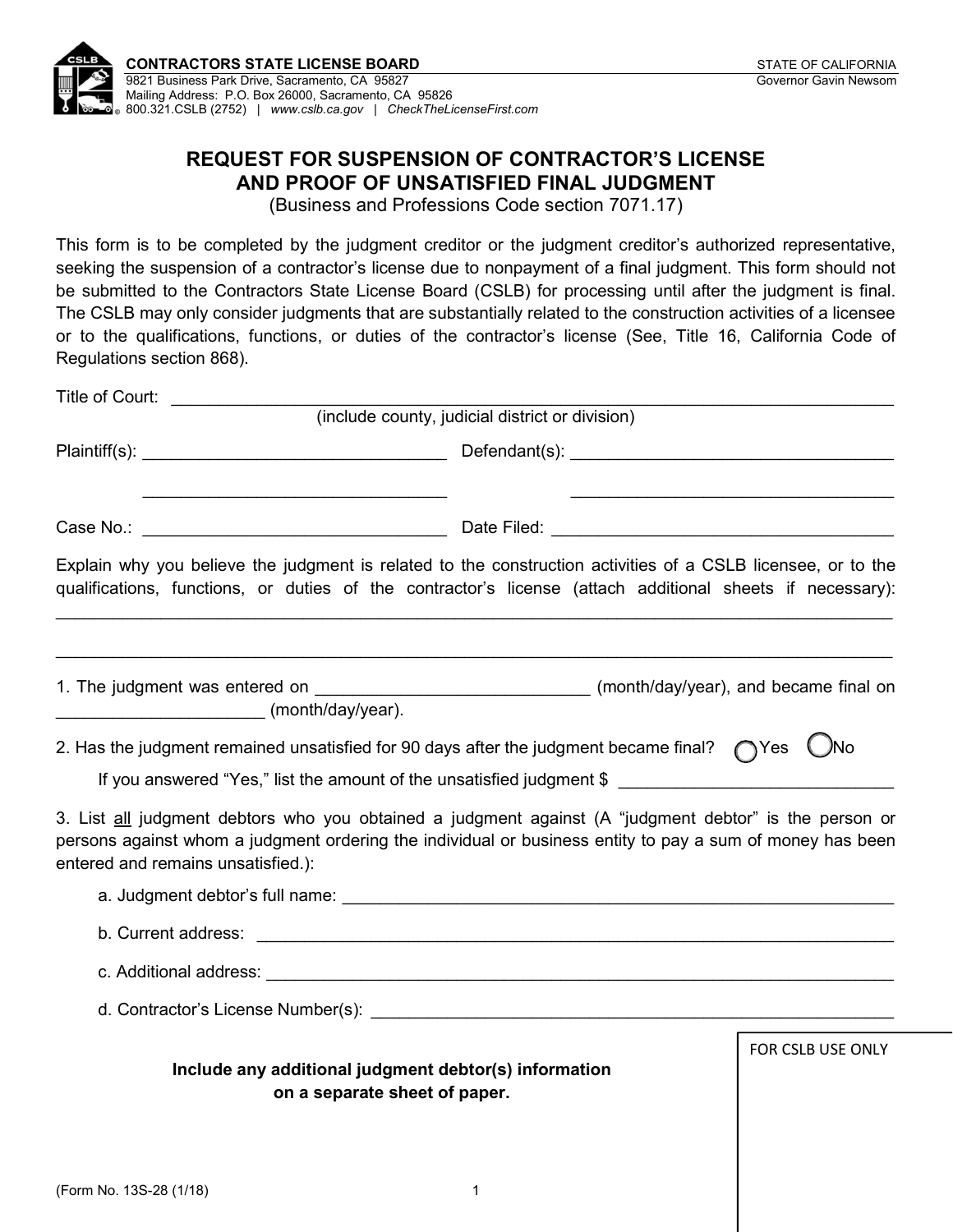4. Name, address and telephone number of judgment creditor and attorney for creditor (if any):  $\mathcal{L}_\mathcal{L} = \mathcal{L}_\mathcal{L} = \mathcal{L}_\mathcal{L} = \mathcal{L}_\mathcal{L} = \mathcal{L}_\mathcal{L} = \mathcal{L}_\mathcal{L} = \mathcal{L}_\mathcal{L} = \mathcal{L}_\mathcal{L} = \mathcal{L}_\mathcal{L} = \mathcal{L}_\mathcal{L} = \mathcal{L}_\mathcal{L} = \mathcal{L}_\mathcal{L} = \mathcal{L}_\mathcal{L} = \mathcal{L}_\mathcal{L} = \mathcal{L}_\mathcal{L} = \mathcal{L}_\mathcal{L} = \mathcal{L}_\mathcal{L}$ 

5. Check one of the following: the creditor is a:  $\bigcap$  Contractor  $\bigcap$ Subcontractor  $\bigcap$ Materials Supplier Consumer 
<del>example</del> Consumer C

 $\_$ 

6. Proof of Final Judgment Required in All Cases: Attach to this form the following documents for the type of judgment you obtained [Note: Explain in Item No. 7 if one or more requested documents is not available]:

a. California Superior Court Judgments: (1) submit documentation identifying the date of the contractual agreement between both parties i.e. home improvement contract, credit application, purchase agreement, etc.; (2) endorsed copy of the Complaint; (3) endorsed copy of the Notice of Entry of Judgment; (4) endorsed copy of the Judgment; (4) endorsed copy of the Proof of Service of the Judgment or Notice of Entry of Judgment (whichever is applicable); and (5) latest court docket, history of the case, case index or register of actions of the case from the Clerk of the Court.

b. California Small Claims Court Judgments: (1) submit documentation identifying the date of the contractual agreement between both parties i.e. home improvement contract, credit application, purchase agreement, etc.; (2) endorsed copy of a filed Plaintiff's Claim and Order to Go to Small Claims Court (SC 100) or endorsed copy of a filed Defendant's Claim and Order to Go to Small Claims Court (SC 120); (3) endorsed copy of the Notice of Entry of Judgment (usually on Judicial Council Form SC - 130); and, (4) latest court docket, history, case index or register of actions of the case from the Clerk of the Court.

c. Federal District Court Judgments: (1) submit documentation identifying the date of the contractual agreement between both parties i.e. home improvement contract, credit application, purchase agreement, etc.; (2) endorsed copy of the Complaint; (3) endorsed copy of the Judgment; and, (4) latest court docket or history of the case (printouts from PACER are acceptable).

d. Arbitration Awards: (1) Submit documentation identifying the date of the contractual agreement between both parties i.e. home improvement contract, credit application, purchase agreement, etc.; (2) a signed and completed demand for arbitration form or letter (for private arbitrations) and/or endorsed copy of the Complaint if applicable (for judicial arbitration); (3) endorsed copy of the Arbitration Award; (4) endorsed copy of the Proof of service or other document showing the date that the arbitration award was served on the opposing party (private arbitration) or filed with the Court by the arbitrator (judicial arbitration); and, (5) any legal process, papers or notices showing that a petition to vacate or to correct the award, or that a request for a trial de novo, has been filed with the Court.

Note: If a petition to challenge the arbitration award has been filed, provide a copy of the Court's latest docket, history of the case, case index or register of actions of the case and any orders from the Court regarding the petition.

7. If you are unable to obtain any of the required documentation above, please explain (attach additional pages if necessary):

 $\_$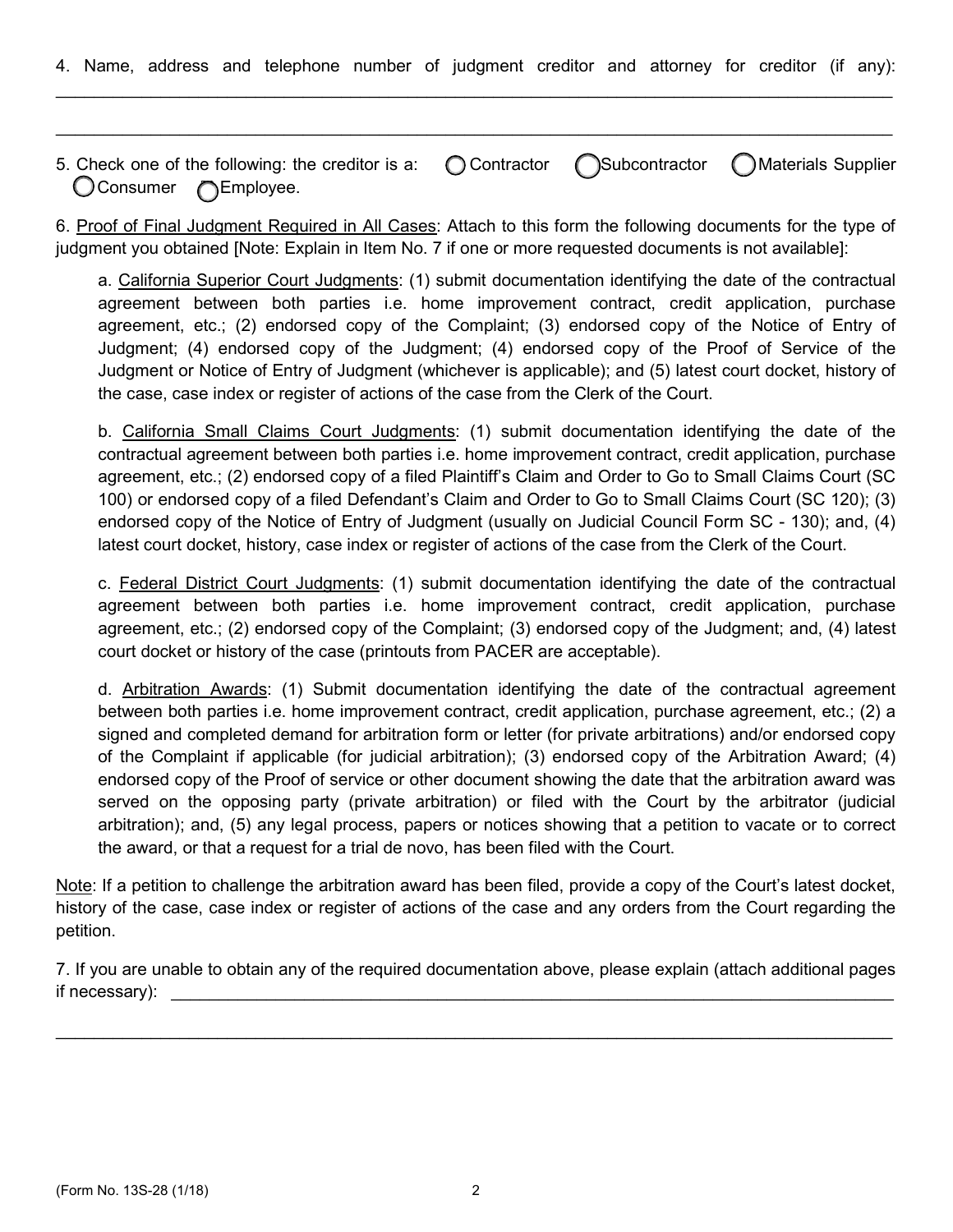8. Has the judgment debtor appealed the judgment or filed a motion to vacate the judgment, for reconsideration of the judgment, to extend the time to appeal the judgment, or for a new trial?

Yes No Unknown

If you answered "Yes," please provide copies of any final court orders or decisions regarding the appeal or motion.

9. Has the judgment debtor filed a bankruptcy case?  $\bigcirc$  Yes  $\bigcirc$  No  $\bigcirc$  Unknown

If you answered, "Yes," please provide copies of any bankruptcy court judgments, court orders or decisions regarding the dischargeability of your judgment.

10. Has the judgment debtor agreed to pay all or part of the judgment?  $\bigcap$ Yes  $\bigcap$ No

If you answered "Yes," please indicate the amount the contractor agreed to pay: \$

11. Have you and the judgment debtor agreed on a private payment plan for the final judgment?

 $\bigcirc$  Yes  $\bigcirc$  No (If no, skip question 12.)

If you answered "Yes", please attach a copy of the accord or other documentary evidence showing agreement reached with the judgment debtor.

12. Has the judgment debtor defaulted on the final judgment payment plan?  $\bigcap$ Yes  $\bigcap$ No

If you answered "Yes", please attach any documentation regarding the judgment debtor's default of the judgment payment plan.

13. Is there a Court ordered installment payment plan for the final judgment amount?

 $Yes \cap$  No (If no, skip question 14.)

If you answered "Yes", please attach a copy of the Court order for the installment payment plan for the final judgment amount.

14. Is there a Court order holding the judgment debtor in default of the Court ordered installment payment?

## ์<br>)Yes ∩No

If you answered "Yes", please attach a copy of the Court order holding the judgment debtor in default of the Court ordered installment payment plan.

15. Is there currently a Court order staying the execution of the collection of the final judgment amount?

)Yes ∩No

If you answered "Yes", please attach a copy of the stay of execution order.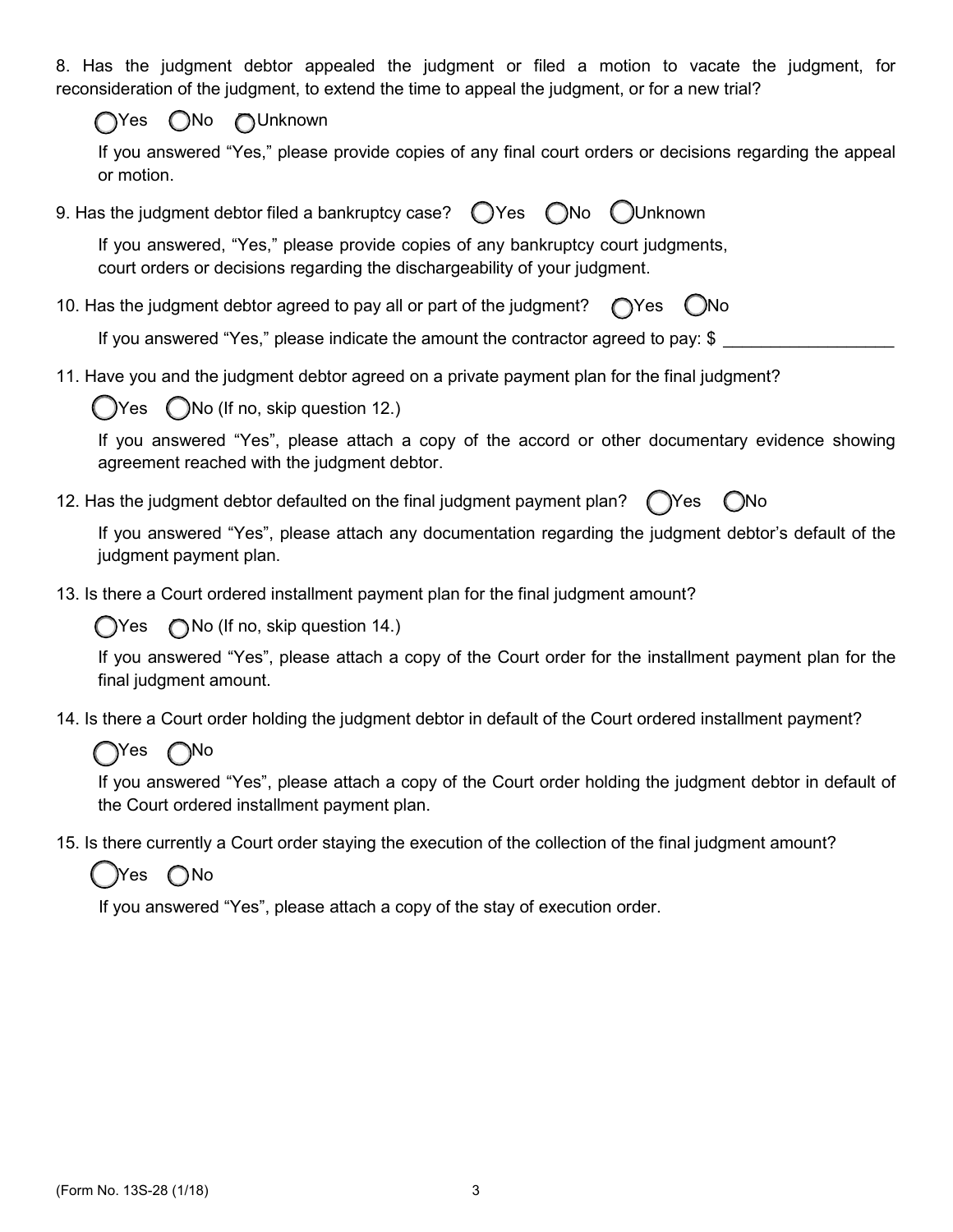## **CERTIFICATION**

The undersigned hereby certifies as follows:

I am the judgment creditor or authorized representative of the judgment creditor concerning the attached court judgment. This judgment has not been satisfied by the judgment debtor. I have not received any legal documents, notices or paperwork indicating that an appeal, stay of execution, motion, or other request for review has been filed by the judgment debtor(s) or granted by any Court.

I certify (or declare) under penalty of perjury under the laws of the State of California that the foregoing, including any information provided in any supplements or attachments to this form, is true and correct to the best of my knowledge.

Print Name

**Signature** 

Print Title (if applicable)

Date: \_\_\_\_\_\_\_\_\_\_\_\_\_\_\_\_\_\_\_\_\_\_\_\_\_\_\_\_\_\_\_\_\_\_\_\_\_\_

 $\mathcal{L}_\text{max}$  , which is a set of the set of the set of the set of the set of the set of the set of the set of the set of the set of the set of the set of the set of the set of the set of the set of the set of the set of

FOR CSLB USE ONLY